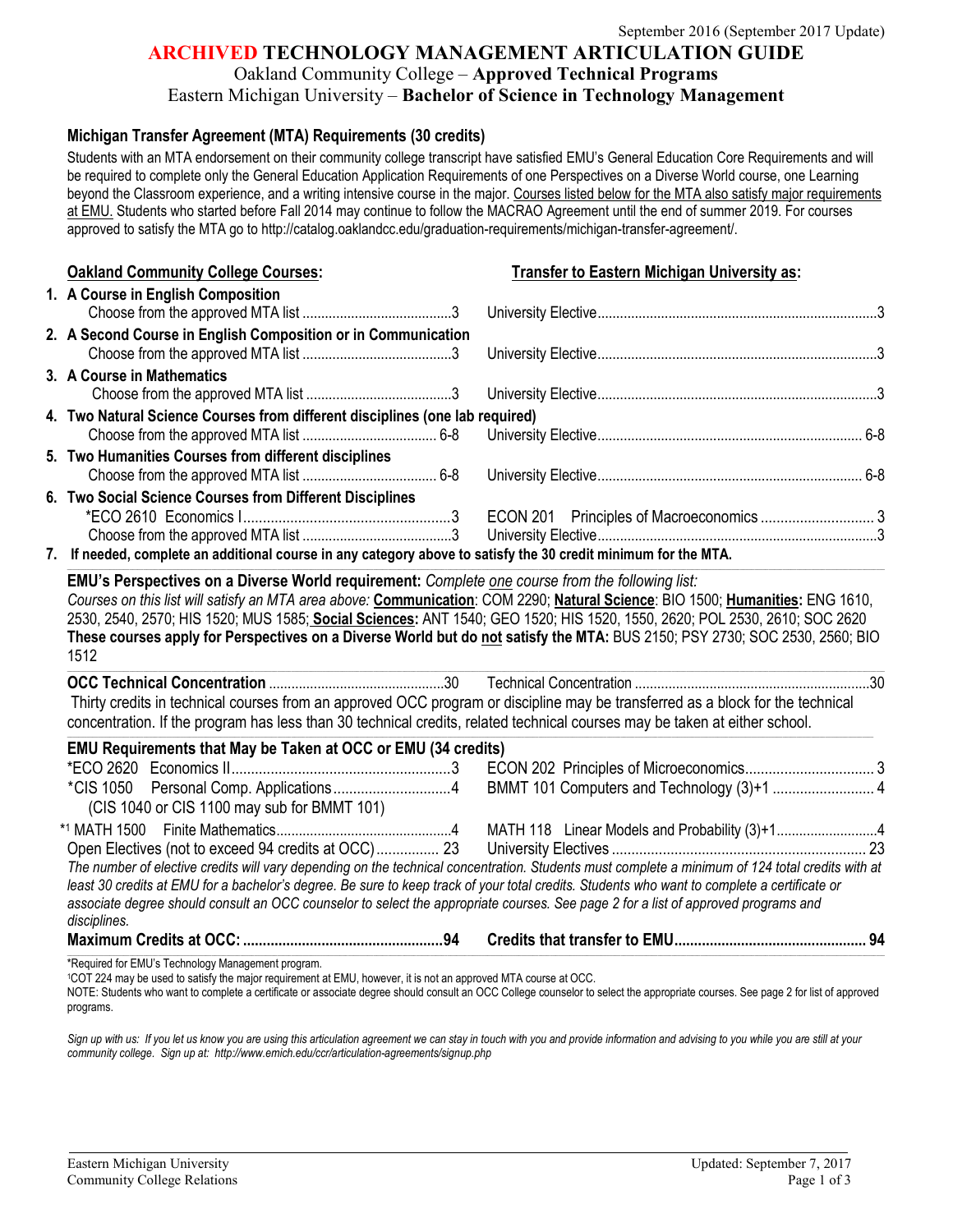### **ARCHIVED TECHNOLOGY MANAGEMENT ARTICULATION GUIDE**

Oakland Community College – **Approved Technical Programs** Eastern Michigan University – **Bachelor of Science in Technology Management**

# **Major Requirements (30-33 credits)**<br> **Core Courses (18 credits)** COP CONSERVICIS Business System

| TM 130 |                                                  |  |
|--------|--------------------------------------------------|--|
| TM 212 | Management of Technological Change 3             |  |
| TM 311 |                                                  |  |
|        |                                                  |  |
|        |                                                  |  |
|        | TM 415 Senior Seminar in Technology Management 3 |  |
|        |                                                  |  |

#### **Technology Mgmt Electives (12 credits) Dental Hygiene** Dental Hygiene

**Choose from the following courses: ...................................** 12 Diagnostic Medical Sonography At least 3 hours at the 300/400 level must be completed. Emergency Medical Services ACC 130 Accounting for Non-business Majors (3) Graphic Design ACC 240 Prin of Financial Accounting (3) The Matter of Health Care Administration ACC 241 Prin of Managerial Accounting (3) Hotel Management ACC 358 Analysis of Financial Statements (3) Machine Tool Numerical Control Technology FIN 350 Principles of Finance (3) Nursing LAW 293 Legal Environment of Business (3) The Photographic Technology LAW 403 Employment Law (3) Contract Contract Contract Contract Contract Contract Contract Contract Contract Contract Contract Contract Contract Contract Contract Contract Contract Contract Contract Contract Contract Contra MKTG 360 Principles of Marketing (3) Respiratory Therapy MKTG 369 Advertising (3) MKTG 369 Advertising (3) MKTG 473 Marketing and Product Innovation (3) Surgical Technology MGMT 384 Human Resource Management (3) Technological Sciences MGMT 386 Organizational Behavior & Theory (3) MGMT 388 Intro to Entrepreneurship (3) *Other programs may be used with approval of the EMU* 1MGMT480W Management Responsibility & Ethics (3) *Program Coordinator* TM 306 Quan Analysis of Sustainability Issues (3) TM 308 Seminar in Technological Impacts (3) TM 377/378/379 Special Topics (1/2/3) 2TM 387L4 Cooperative Education (3) TM 420 Women and Technology (3) TM 477/478/479 Special Topics (1/2/3) TM 495 Technology, Values, and the Future (3)

### **LBC Requirement (0-3 credits)**

One Learning beyond the Classroom (LBC) course or noncredit experience must be completed at EMU. TM 387 Cooperative Education satisfies the LBC requirement. See program advisor for other choices.

#### **The Technology Management program is offered online.**

*<sup>1</sup> Satisfies EMU's Writing Intensive major requirement*

*<sup>2</sup> Satisfies EMU's Learning Beyond the Classroom requirement*

*\* 18 credit hours from Specs Howard School of Broadcast Arts may be transferred and applied to the technical concentration for this program.*

*NOTE: If 94 credits are not transferred from the community college, additional electives must be completed at EMU to reach the minimum of 124 credit hours required to graduate.*

**CIS Business Systems Analysis CIS Cybersecurity Option. CIS Information Technology Support Option CIS Software Engineering Option** Criminal Justice- Corrections. Criminal Justice-Law Enforcement. Criminal Justice- Police Evidence Technology Criminal Justice- Generalist Culinary Arts

*.*